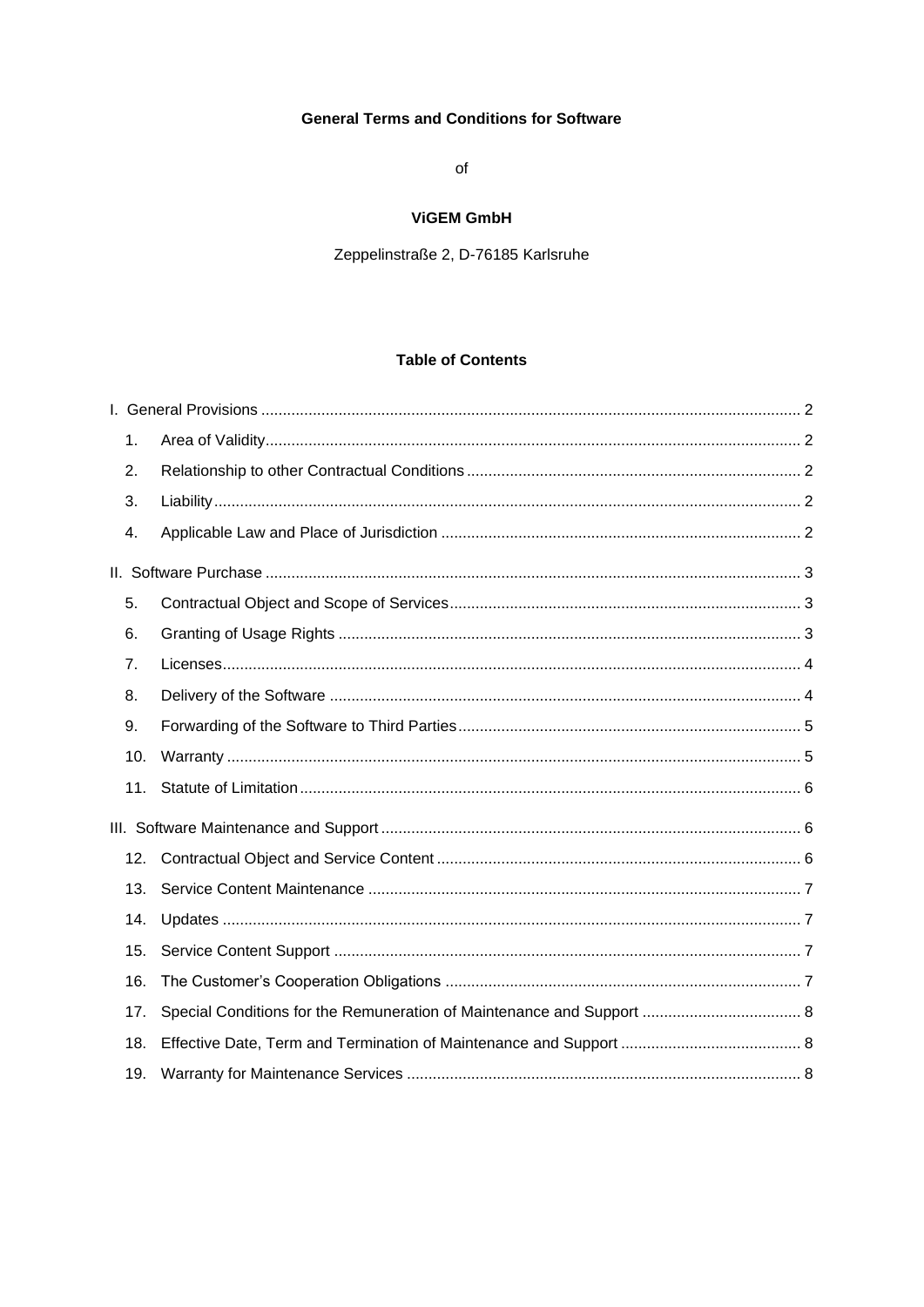# **I. General Provisions**

# <span id="page-1-1"></span><span id="page-1-0"></span>**1. Area of Validity**

- 1.1 These General Terms and Conditions for Software (hereinafter referred to as "Conditions") shall apply to contracts for the provision against payment (sale) or free of charge and the delivery of our software (II.) and software maintenance contracts with respect to software purchased or acquired together with our hardware (III.).
- 1.2 Firmware is not software in the sense of these Conditions.
- 1.3 These Conditions apply only when the Customer is an entrepreneur according to Section 14 of the German Civil Code (BGB), a legal entity of public law or a special fund under public law.

# <span id="page-1-2"></span>**2. Relationship to other Contractual Conditions**

- 2.1 Unless otherwise agreed upon in the corresponding order confirmation, our General Terms and Conditions of business (GTC) apply in addition to these Conditions, available for reading and downloading on the homepage [www.vigem.de.](http://www.vigem.de/) In case of contradictions between our GTC and these Conditions, these Conditions have precedence.
- 2.2 The Customer's deviating, opposing or supplementary GTC become only an integral part of the contract if we have expressly agreed to their validity.
- 2.3 Individual agreements concluded with the Customer in the individual case have precedence over these Conditions. For the content of such agreements, a written contract or our written confirmation is decisive, subject to proof to the contrary.

# <span id="page-1-3"></span>**3. Liability**

- 3.1 We shall be held liable in accordance with the legal regulations in the case of intent or gross negligence on our part or on the part of our representatives or vicarious agents.
- 3.2 In the event of slight negligence on our part or on the part of our representatives or vicarious agents, we shall only be liable in the event of a breach of a material contractual obligation, i.e. an obligation that has to be met as a conditio sine qua non for the proper fulfillment of the contract and whose fulfillment can be relied on and can be reasonably expected to be relied on by the Customer; in this case, however, our liability is limited to the replacement or repair of the foreseeable damage or loss that might typically occur. In particular, the liability for loss of data is limited to the customary recovery efforts and expense that would have been required if backup copies had been regularly and properly created.
- 3.3 As long as there is no intentional or grossly negligent contractual violation, our liability for delay in delivery is limited to an amount 10 % of the respective purchasing price (including sales tax).
- 3.4 Contrary to Sections 3.1 to 3.3, we are liable in software provided at no charge only according to statutory regulations (Sections 521 ff. BGB).
- 3.5 Liability according to the German Product Liability Law (Produkthaftungsgesetz) for a possibly agreed upon guarantee and owing to a culpable damage to life, limb or health always remains unaffected.
- 3.6 Unless otherwise expressly regulated above, our liability is excluded.

## <span id="page-1-4"></span>**4. Applicable Law and Place of Jurisdiction**

- 4.1 The law of the Federal Republic of Germany applies to these Conditions and the contractual relationship between the parties to the exclusion of the UN Sales Law (CISG).
- 4.2 The exclusive place of jurisdiction for all disputes resulting from the contractual relationship is Karlsruhe if the Customer is a merchant, a legal entity of public law or a special fund under public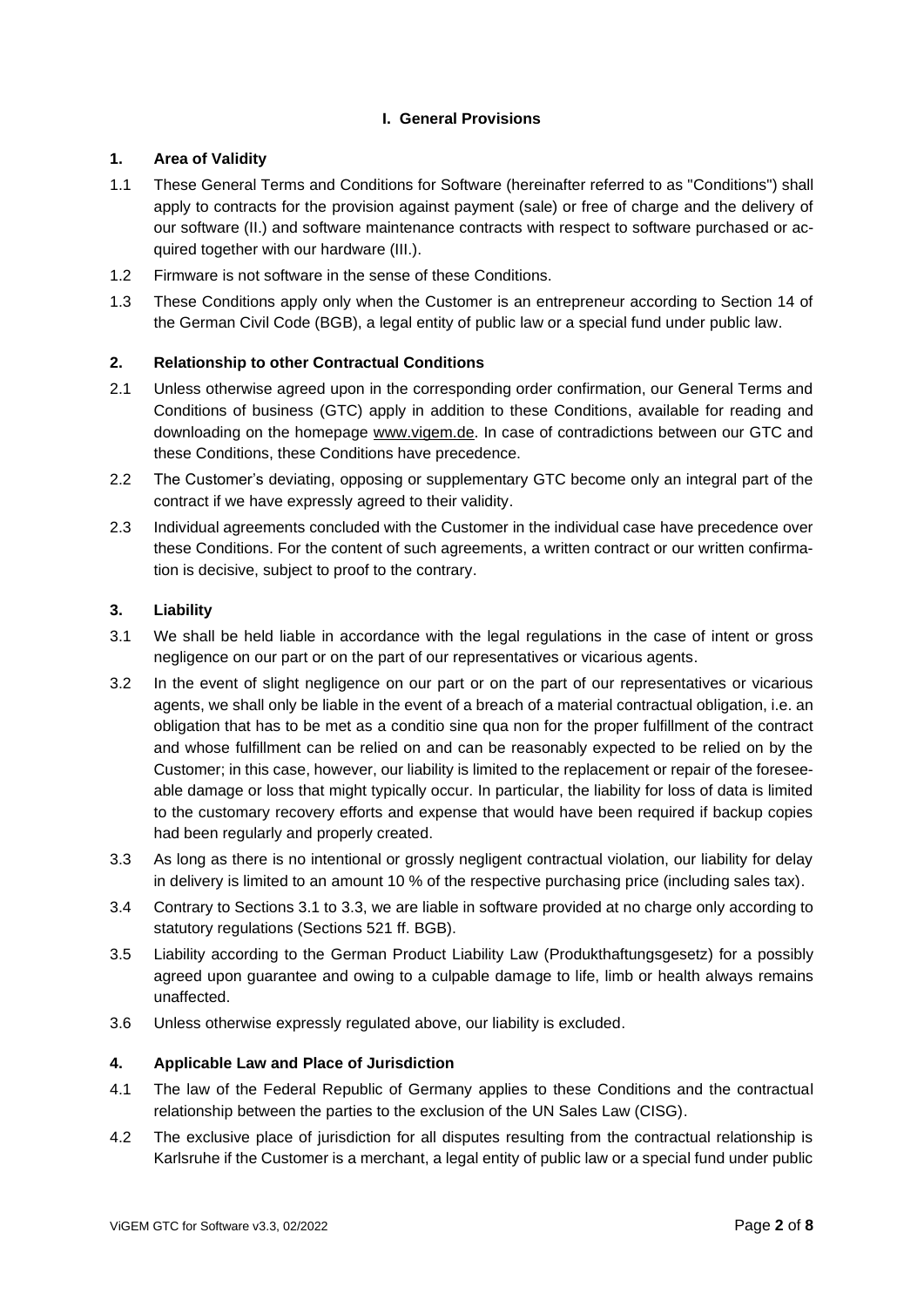<span id="page-2-0"></span>law or he has no general place of jurisdiction in Germany. However, we are entitled to file a suit in the Customer's general place of jurisdiction.

## **II. Software Purchase**

## <span id="page-2-1"></span>**5. Contractual Object and Scope of Services**

- 5.1 The object of this section is the sale or free of charge provision as well as the delivery of our standard software (hereinafter referred to as "Software")–if applicable in connection with a delivery of our hardware–to the Customer and the granting of corresponding rights of use pursuant to Section 6. and Section 7. The Software products purchased by the Customer result from the respective order confirmation.
- 5.2 The owed condition of the Software results finally from the respective Software service description and, where appropriate, from the Software documentation (together "Specification"), which the respective order confirmation makes reference to.
- 5.3 Condition information according to the Specification or other product descriptions constitute no guarantees.
- 5.4 If the Customer has acquired program libraries (hereinafter referred to as "Libraries"), he gets the source code of the header files. Apart from that, the Customer has no claim to the transfer of the Software's source code.
- 5.5 Unless otherwise agreed, we owe neither installation nor configuration or implementation services.
- 5.6 It is the Customer's responsibility to ensure the functionality of the working environment (e.g. operating system, hardware, development surroundings) for the Software.
- 5.7 We are entitled, but not obligated, to update the Software. The Customer's warranty service claims according to Section 10. remain unaffected.

## <span id="page-2-2"></span>**6. Granting of Usage Rights**

- 6.1 The Customer receives from us, usually with activation of the Software download in the customer portal, the temporally unlimited, non-exclusive, non-transferable and non-sublicensable right to use the Software to the extent granted in these Conditions for his own business purposes; if remuneration is owed, however, only with full payment of the purchase price. The right of use includes the download of the Software and the number of copies of this Software that is necessary or agreed upon for the use of the Software by the Customer.
- 6.2 The Customer is not allowed to disseminate, rent, lend, reproduce or make the Software and/or source code possibly given to the Customer publicly accessible and/or provide them otherwise to third parties for charge or no charge.
- 6.3 Features that serve to identify the program, i.e. copyright notices or serial numbers, may not be removed from the Software or the documentation. Furthermore, they may not be changed.
- 6.4 Contrary to Sections 6.1 and 6.2, the Customer is entitled to integrate the binary part of a Library from us in own computer programs and utilize the resulting reworking. This reworking must be an own creative effort according to German copyright law and have an own functionality that goes beyond the dissemination of the Library. On this condition, we additionally grant the Customer the temporally unrestricted, non-exclusive, non-transferrable right to reproduce, disseminate, rent, make publicly available and sublicense the binary part of Libraries as reworking. It is expressly prohibited to forward the binary part of Libraries, that are not an integral part of a Customer's own computer program, to third parties.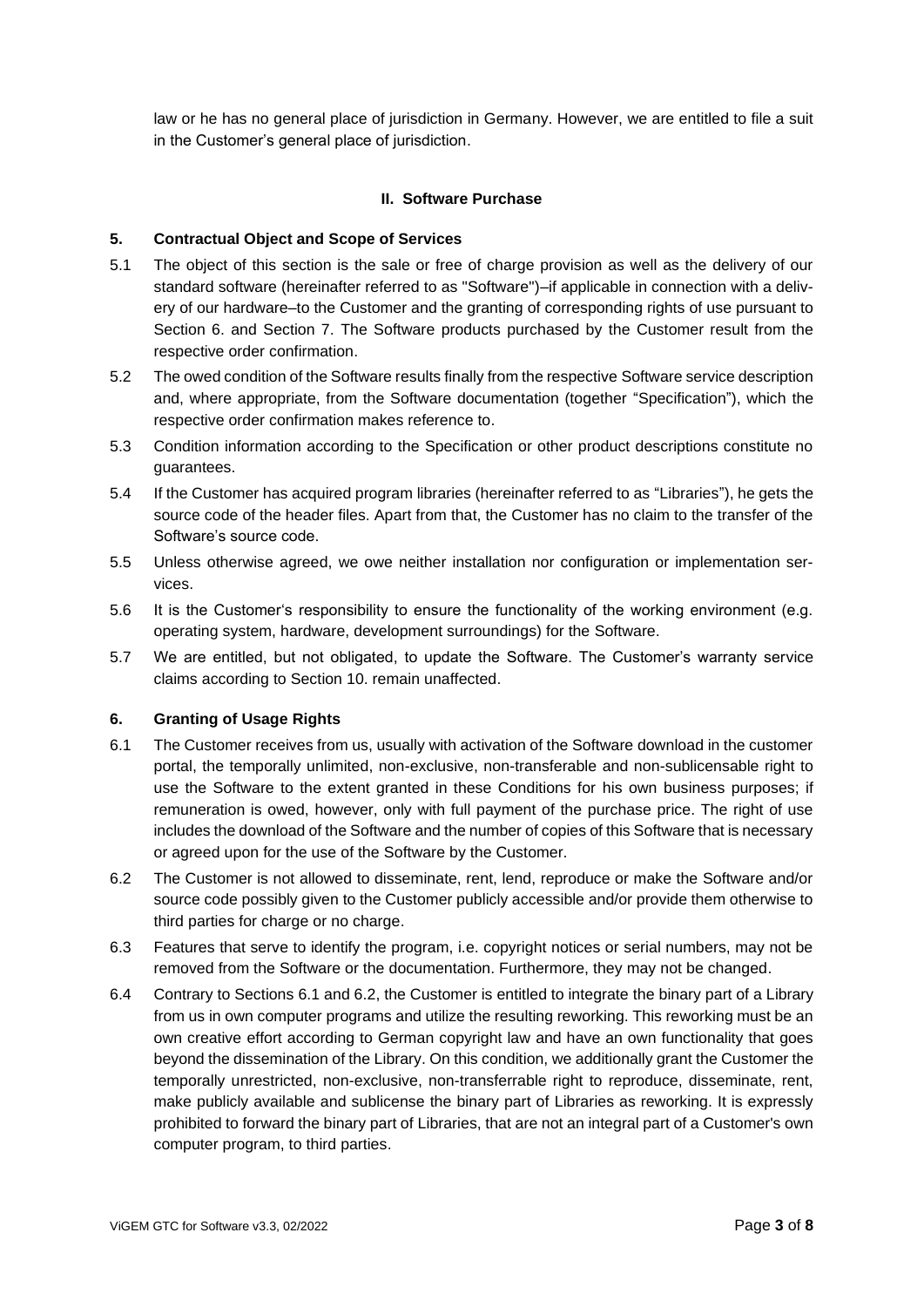6.5 The Customer is entitled to create a backup copy. The Customer is not entitled to reverse engineer the Software and is only entitled to decompile the Software if this is permitted by law (Section 69e of the German Copyright Act (UrhG)).

# <span id="page-3-0"></span>**7. Licenses**

- 7.1 The type, the number and, if applicable, the price of the licenses purchased or made available result from the order confirmation.
- Each **single user license** entitles only to the use of the Software on one individual workplace  $7.1.1$ or other terminal device. The Software may only be used simultaneously by the maximum number of natural persons that corresponds to the number of licenses acquired by the Customer.
- $7.1.2$ If a **multi-user license** has been agreed upon, the Customer is entitled to use the Software on the number of individual workplaces or other terminal devices indicated in the order confirmation. The use of the Software within a network is not permitted if this creates the possibility of multiple Software use beyond the scope of the multiple license.
- $7.1.3$ If a **company license** has been agreed upon, the Customer may use the Software in his own company and also in this company's internal network.
- $7.1.4$ If a **project license** is agreed, the Customer may use the Software within the limits and for the duration of a specific project. The project is defined by the participants, the purpose, if applicable the duration and its name and must be specified in the order confirmation. The Software may be used at the Customer's premises simultaneously by the number of persons required to complete the project. The duration or end of the project may be stated in the order confirmation or is determined by the achievement of the purpose. At the end of the project, the Customer must ensure the acquisition of a suitable license, see Sections 7.1.1 to 7.1.3. Otherwise, after the end of the project, he shall completely cease using the Software, delete it from all his systems and, upon request, confirm to us in writing that the aforementioned measures have been carried out.
- $7.1.5$ If a **test or evaluation license** has been agreed, the Customer may–unless otherwise agreed– use the Software free of charge for a maximum of 3 months from delivery, but by way of derogation from Sections 6.1 and 6.4 only for the purpose of evaluation or tests. The Customer shall completely cease using the Software as soon as the purpose has been fulfilled, but no later than at the end of the period of use, and shall delete it from all of its systems and, upon request, confirm to us in writing that the aforementioned measures have been carried out. In the case of Software provided for the purpose of tests or evaluation, the cessation of use and deletion may be omitted if the Customer has acquired a full license in accordance with Sections 7.1.1 to 7.1.3 prior to the expiration of the period of use.
- 7.2 If the Customer uses the Software to an extent that qualitatively or quantitatively exceeds the rights of use granted by us, the Customer undertakes to immediately acquire from us the rights of use necessary for the permitted use. Otherwise, we shall immediately assert the rights to which we are entitled.

## <span id="page-3-1"></span>**8. Delivery of the Software**

- 8.1 Unless otherwise agreed upon, the Customer is not entitled to the handover and assignment of a data carrier with the Software. We deliver the Software to the Customer as a download. To do this, we place the Software for the Customer on the customer portal, ready to be retrieved for a period of one year; 3 months from activation in the case of Clause 7.1.5.
- 8.2 The Customer bears the possible telecommunication costs for the downloading.
- 8.3 The Software download requires the Customer's registration in the customer portal. The Customer keeps the access information for the customer portal for subsequent downloads that could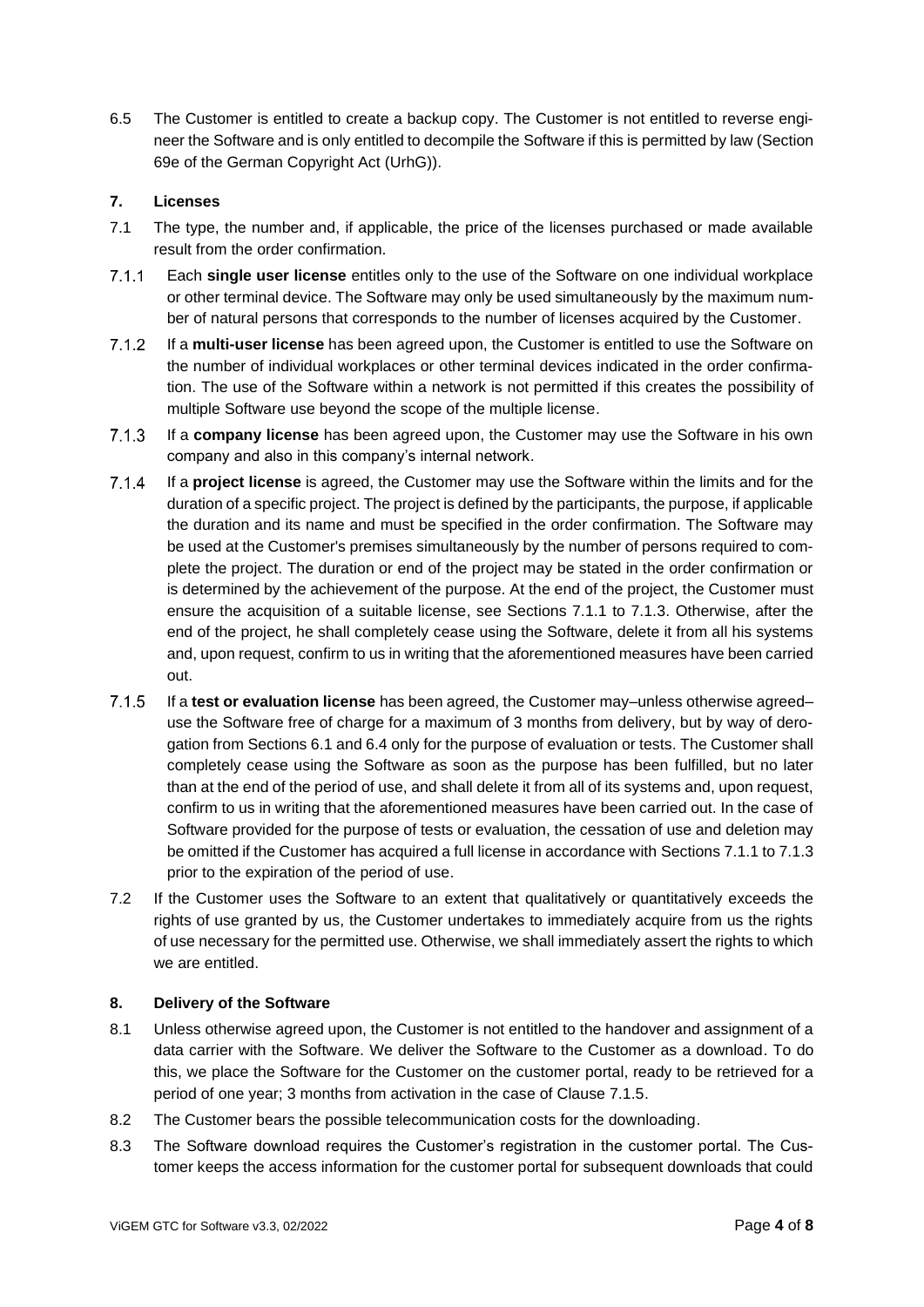become necessary, for example, during a reinstallation and reasonably protects it against unauthorized third-party access.

8.4 If a delivery of the Software on a data carrier has been agreed upon, the delivery takes place ex stock, where the place of fulfillment for the delivery and a possible subsequent fulfillment is located. If the Customer requests it, the item is sent to another destination at his expense (sale by dispatch).

#### <span id="page-4-0"></span>**9. Forwarding of the Software to Third Parties**

- 9.1 Other than in the cases of Sections 7.1.4 and 7.1.5, the Customer may sell or give away the Software in the long run (Forwarding) if the following conditions are met. No rental or lending is allowed.
- 9.2 Before forwarding the Software, the Customer must show these Conditions to the acquiring third party, who shall agree to the continued application of these Conditions both towards the Customer and us.
- 9.3 By forwarding the Software, the Customer's right to use and sublicense it expires. The Customer shall cease to use the Software, remove all installed copies of the Software from his computers and delete all copies found in other data carriers or hand them over to the seller.
- 9.4 In case of forwarding the Software, the Customer commits himself to communicate to us the company name and the address of the third party in text format.

#### <span id="page-4-1"></span>**10. Warranty**

- 10.1 The basis for the warranty is the Software agreement concluded about the Software's condition according to Section 5.2. We assume no liability for public third-party statements.
- 10.2 The Customer's claims for errors require him to have complied with his examination and complaint obligations according to Sections 377 and 381 of the German Commercial Code (HGB). If an error is detected during the examination or afterwards, then the Customer must notify this immediately to us in text format.
- 10.3 If the Software is defective, we can initially choose whether to rectify the deficiency by eliminating the error especially through updates (Rework) or deliver a flawless product (Replacement Delivery). Our right to refuse the rectification of the error under the statutory requirements remains unaffected.
- 10.4 In case of a rectification, we can decide on the basis of which Software version the defect will be rectified.
- 10.5 We can choose to rectify the error locally in the Customer's premises or through remote Maintenance. In the latter case, the Customer must grant us electronic access to the Software.
- 10.6 In case of a Replacement Delivery, the Customer must delete the defective Software. The Replacement Delivery takes place like the initial delivery according to Section 8. The rectification of the defect includes neither the uninstallation of the defective Software nor the re-installation if we were not originally obligated to the installation.
- 10.7 In case of a Replacement Delivery, we are also entitled to deliver a new Software version with at least an equivalent functional scope unless this is unreasonable for the Customer.
- 10.8 The Customer's claims for damage compensation or refund of futile expenses also exist in errors only according to Section 3 and are incidentally excluded.
- 10.9 Any warranty is excluded for Software provided for test or evaluation purposes, Section 7.1.5. We shall only be responsible for defects which we have fraudulently concealed.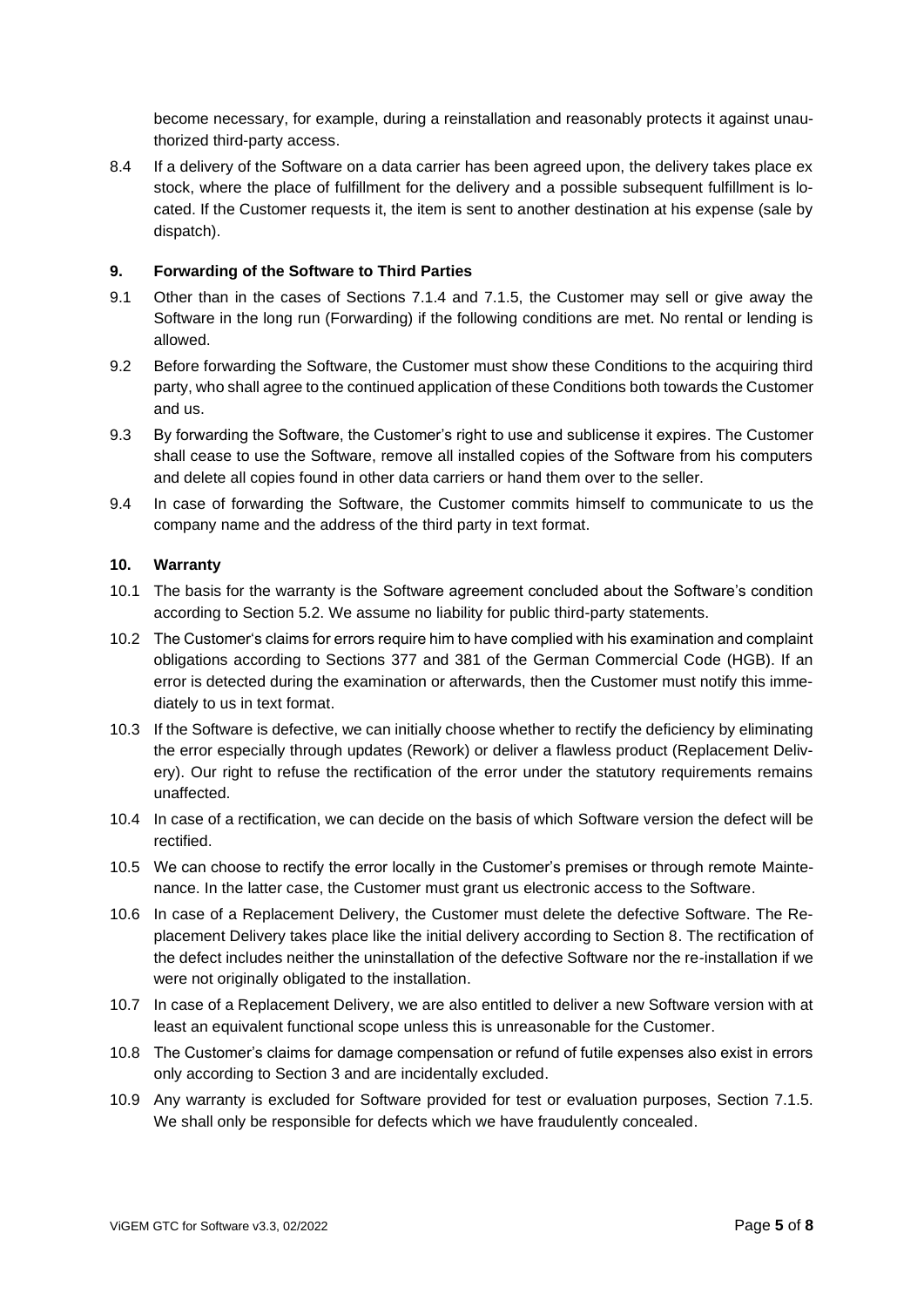#### <span id="page-5-0"></span>**11. Statute of Limitation**

- 11.1 The limitation period for claims arising from errors of quality and title is one year from delivery of the Software. The Software is delivered when we have facilitated a download to the Customer. Statutory special rules for the statute of limitation such as Section 438 Paragraph 1 No. 1 and 2, Paragraph 3, Section 444 and/or Section 445b BGB remain unaffected.
- 11.2 The preceding limitation periods also apply to the Customer's contractual and extra-contractual damage compensation claims based on a Software error unless the application of the regular statutory statute of limitation (Sections 195 and 199 BGB) would lead to a shorter statute of limitation in the individual case. The Customer's damage compensation claims according to Sections 3.1 and 3.5 expire after the statutory limitation periods.

#### **III. Software Maintenance and Support**

#### <span id="page-5-2"></span><span id="page-5-1"></span>**12. Contractual Object and Service Content**

- 12.1 The object of this Section III. is the maintenance (hereinafter referred to as "Maintenance") and the provision of support (hereinafter referred to as "Support") with respect to our standard software products (Software) listed in the order confirmation under the heading "Software Maintenance". No Maintenance of the Software documentation is owed.
- 12.2 For the Maintenance and the provision of Support, the stipulations of this Section III. shall apply in addition to the general stipulations set forth in Section I.
- 12.3 Unless otherwise agreed upon, we owe Maintenance and Support for the Software only in the first year after delivery. Apart from that, Maintenance and Support is not object of a contract on the purchase or delivery of Software.
- 12.4 The object of the owed Maintenance and Support services is only the current version of the respective Software.
- 12.5 Unless otherwise agreed upon, Maintenance and Support does not include:
	- a) Services for the Software that is not used under the usage conditions specified by us, especially adaptations of the Software to a new operating system, changed Software or hardware environment of the Customer including new versions of third-party software used in the Customer's system;
	- b) Software adaptation, supplementation or expansion, especially to new statutory regulations, products, services or changed operations of the Customer;
	- c) Services for the Software changed by programming work not done by us;
	- d) Services for the Software, for which the Updates or other error rectifications provided by us were not installed and the reported error was already rectified therein, unless its installation is unreasonable for the Customer for reasons he is not responsible for;
	- e) Services in the Customer's local premises;
	- f) Services that become necessary because the Customer is not complying with his cooperation obligations;
	- g) Elimination of defective functions that occurred due to the Customer's improper operation of the Software, force majeure (e.g. riots, natural catastrophes, strike) or third-party interventions.
	- h) General advice of the Customer;
	- i) Services outside service times.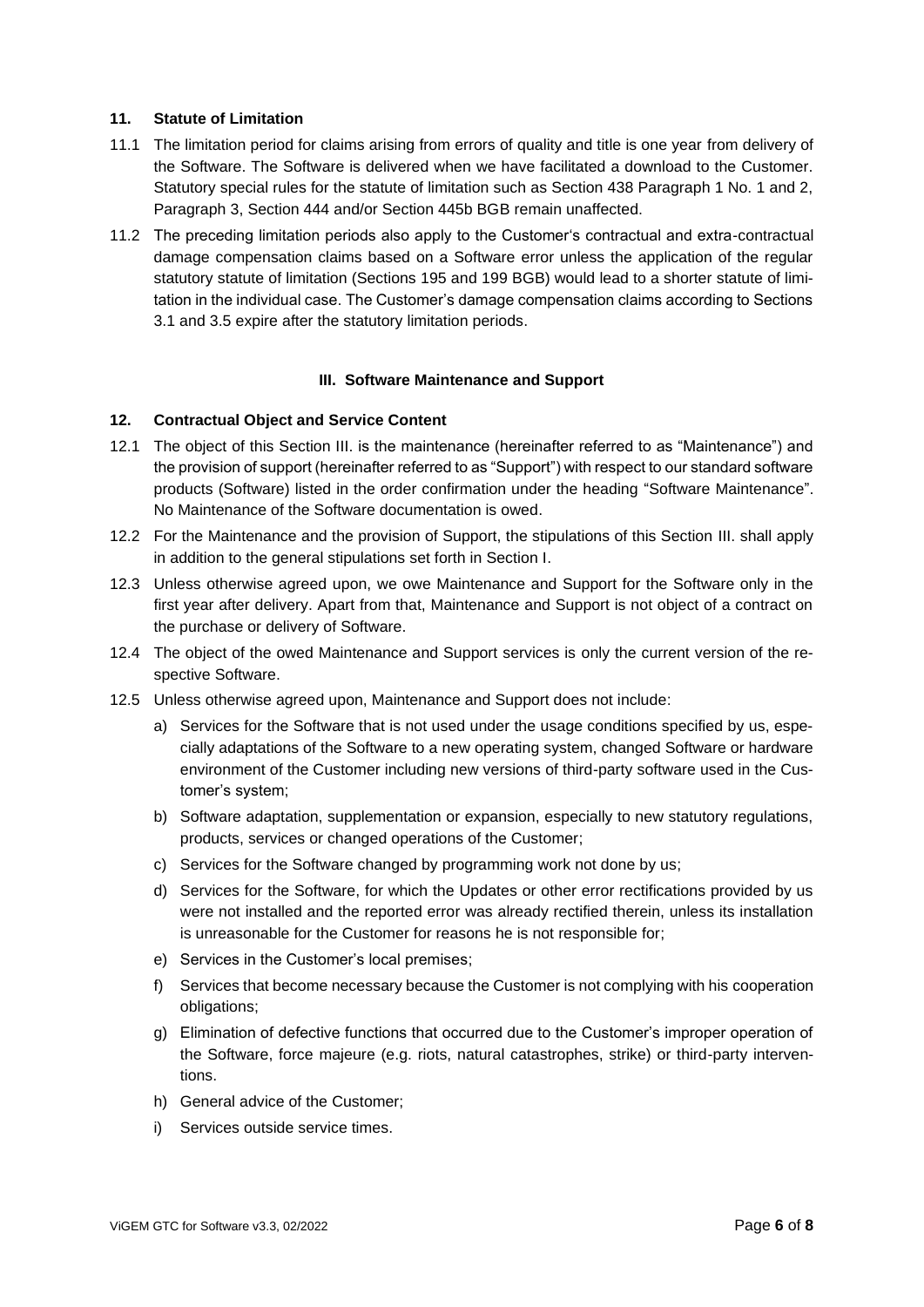#### <span id="page-6-0"></span>**13. Service Content Maintenance**

- 13.1 We provide the following services as part of Maintenance:
- 13.1.1 The treatment of errors that occur while the Software is being properly used, provided the treatment is necessary for maintaining the preservation and recovery of the current version of the Software's operational readiness;
- 13.1.2 Handover of the latest Software version (Updates), although we are not obligated to develop Updates;
- 13.2 The treatment of errors includes the delimitation of the cause of the error, the error diagnosis and services aimed at rectifying the error. We can choose to treat the error treatment by providing the services of a bypass (Work Around), installing patches and Updates and–after consulting with the Customer–also by delivering a new program version (hereinafter referred to as "Version" or "Versions").
- 13.3 Maintenance is done exclusively by means of remote servicing.
- 13.4 The Customer's possible claims for defects remain unaffected.

#### <span id="page-6-1"></span>**14. Updates**

- 14.1 We can deliver Updates and new Versions to the Customer, as this was allowed to us for the first delivery according to the Software Purchase Contract, or by making Updates or new Versions available to the Customer via download.
- 14.2 The Customer shall install the patches or Updates provided by us immediately, unless their installation is unreasonable for the Customer due to reasons for which he is not responsible. Unless otherwise agreed upon, the patches, Updates and new Versions are installed at the Customer's expense.
- 14.3 As far as we hand over to the Customer copyright-protected works due to the Maintenance services, Sections 6. and 7. apply accordingly to these protected objects and the usage rights granted to the Customer on them. However, the Customer may only use one Version productively. If they are libraries, old Versions may also be used productively. He may make and store backup copies of the last two earlier Software Versions after the productive use has ended for documentation and emergencies.

#### <span id="page-6-2"></span>**15. Service Content Support**

- 15.1 We support the Customer via e-mail through indications on how to use the Software as well as on how to prevent, eliminate and work around the errors.
- 15.2 If not agreed in the order confirmation, there is no Support in the Customer's premises.
- 15.3 For our Support services, a reaction time of one week applies as agreed upon.

#### <span id="page-6-3"></span>**16. The Customer's Cooperation Obligations**

- 16.1 Before notifying the error, the Customer must conduct a system environment analysis within his possibilities to ensure that the error is not caused by system components that are not the object of the Maintenance agreement.
- 16.2 The Customer notifies errors to us immediately. Section 10.5 Sentence 2 applies accordingly. The Customer shall record errors determined in the course of the test or live operation in an understandable form.
- 16.3 The Customer allows us to access the Software and deliver patches, Updates or new Versions via the internet. The Customer commits himself to conclude an order processing agreement according to Art. 28 GDPR with us so remote Maintenance can be conducted.